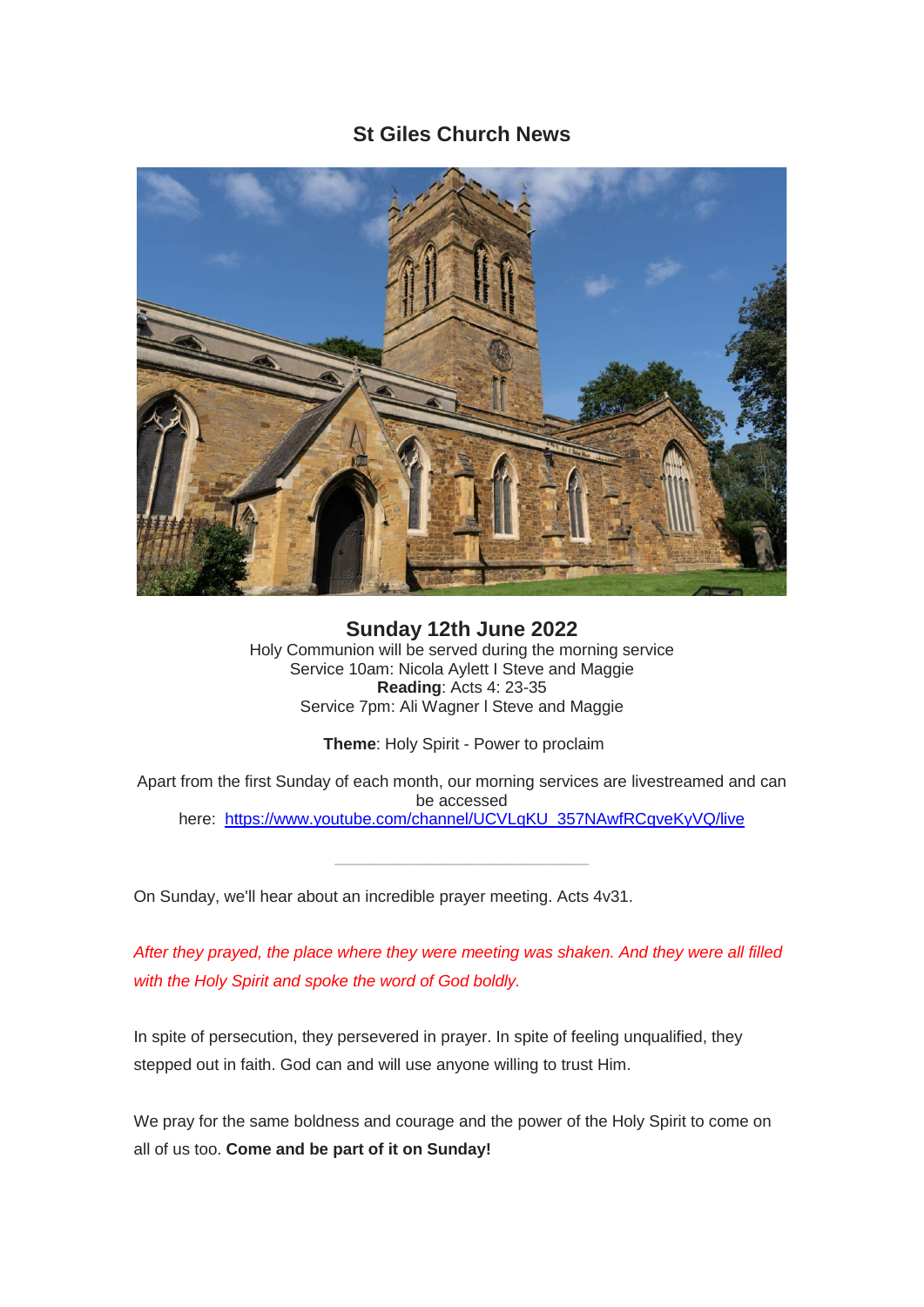It was lovely to see so many of you at our Jubilee Lunch last Sunday. Thank you to everyone who helped out on the day and for those who joined us. Jo Smith won top prize for the best trifle and Kirsty's crown was fit for royalty! Congratulations to you both but many thanks to all of you who made trifles and crowns. It was a fun and relaxed afternoon.



#### **Our Churchwardens**

You will be aware that Jacqueline Wienkamp and Jess Newlove are our new Churchwardens.

If you wish to contact them with queries or questions relating to church matters, their email addresses are:

Jaqueline: [warden2@stgilesnorthampton.org.uk](mailto:warden2@stgilesnorthampton.org.uk) Jess: [warden1@stgilesnorthampton.org.uk](mailto:warden1@stgilesnorthampton.org.uk)



# **Nicola Aylett**

Nicola is stepping down from her role as Associate Minister at the end of the month and her **last Sunday is 26th June**. We invite you to stay after the morning service for some coffee and cake.

If you would like to contribute towards a gift for Nicola, there are **envelopes near the offering boxes** or you can **donate on ChurchSuite**  - just make sure you scroll down and click on the "Leaving Gifts" fund. Thank you!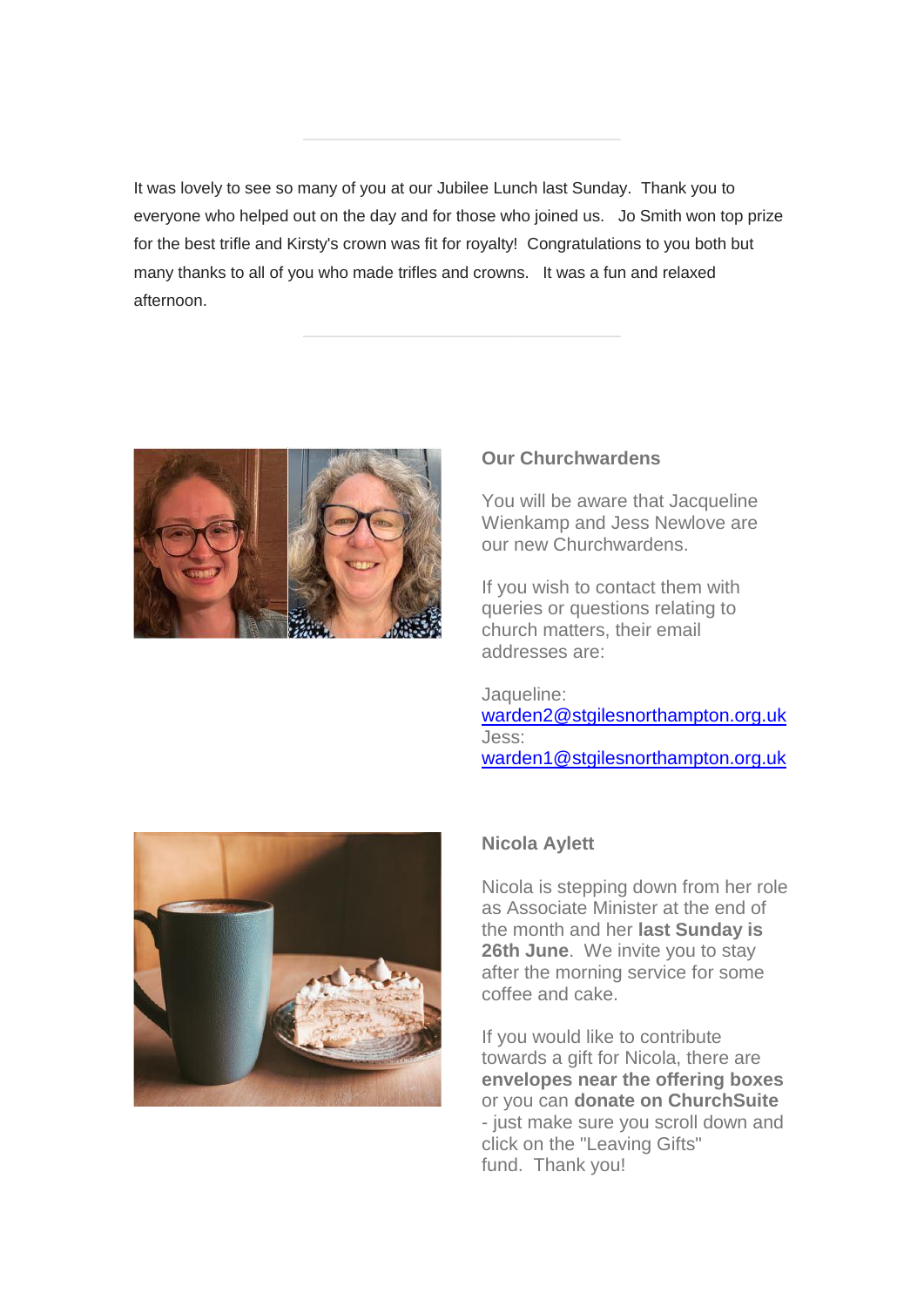

**Youth Social** *Sat 25th June from 10am*

Join us for a day of fun, games and good food on Saturday 25th June, 10am-9pm.

Sign up on churchsuite by Thursday 23rd June. Speak to Beth for more information.



**Friday night LIVE**  *Fri 10th June 2022, 7.30pm*

**Last opportunity** to sign up for Friday Night LIVE. The evening will include games, fish and chips, some relaxed discussion and prayer. There is no cost to attend the event but donations would be welcome towards the fish and chips. Please book on ChurchSuite.

Any questions please contact Pete Day on 07845 247846.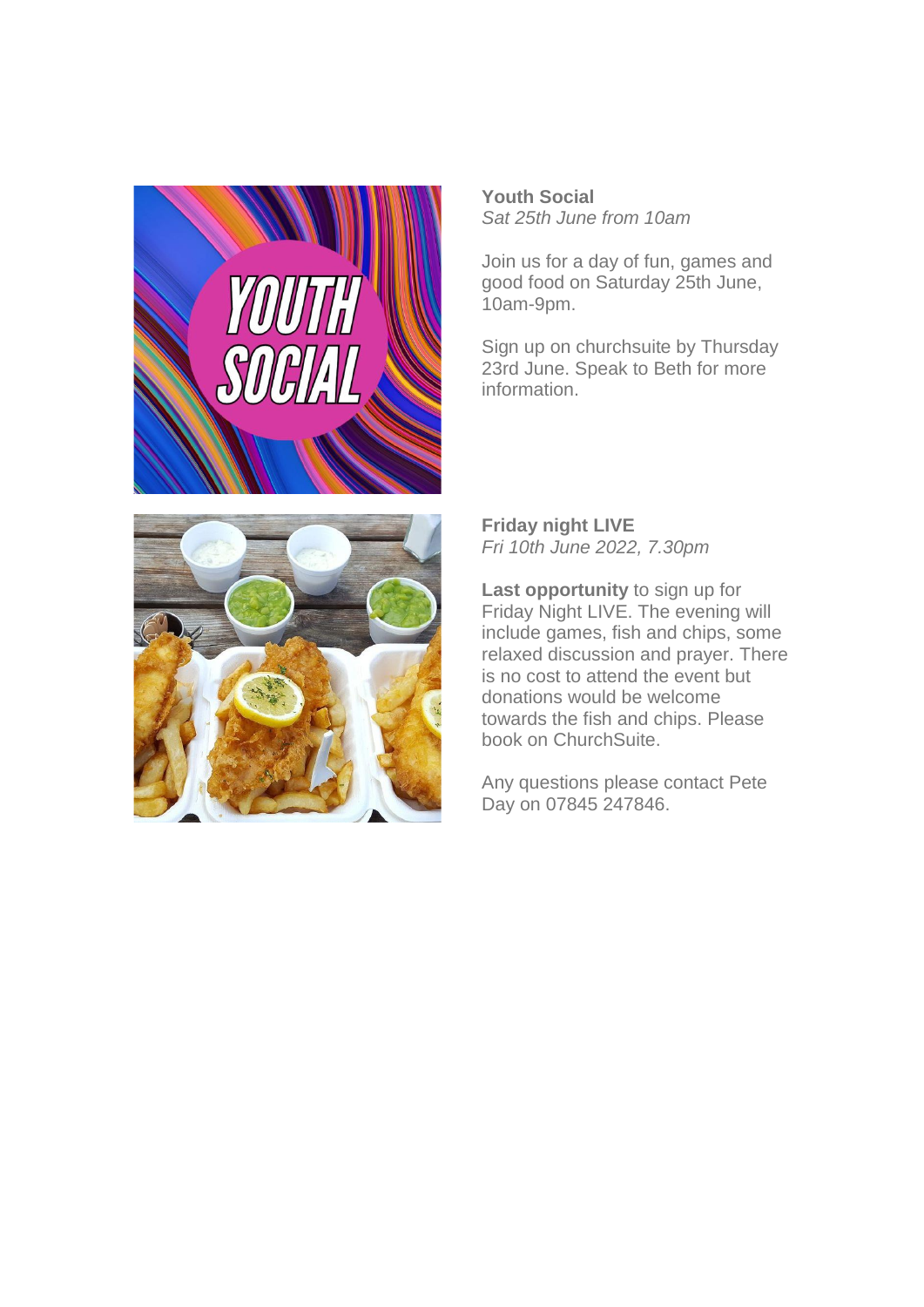

### **Women's Retreat & Reflection Day** *Sat 25th June, 9.30am to 3.30pm*

Ladies, don't miss out on our retreat day on Saturday 25th June.

# **Charlotte Nobbs is our guest speaker.**

Bring your own lunch and a cake to share if possible. Tea and coffee will be provided.

For more info and to book go to ChurchSuite or call the parish office on 01604 628623.



# **New Wine 2022** *East of England Showground*

Hang out, have BBQs, play games, build friendships, learn, grow and be inspired!

New Wine 2022 is running from Sat 23rd July - Thurs 28th July and Fri 29th July - Wed 3rd Aug. Plus there is a brand new festival providing space for students and young adults. Please book your place on the New Wine website and let the office know.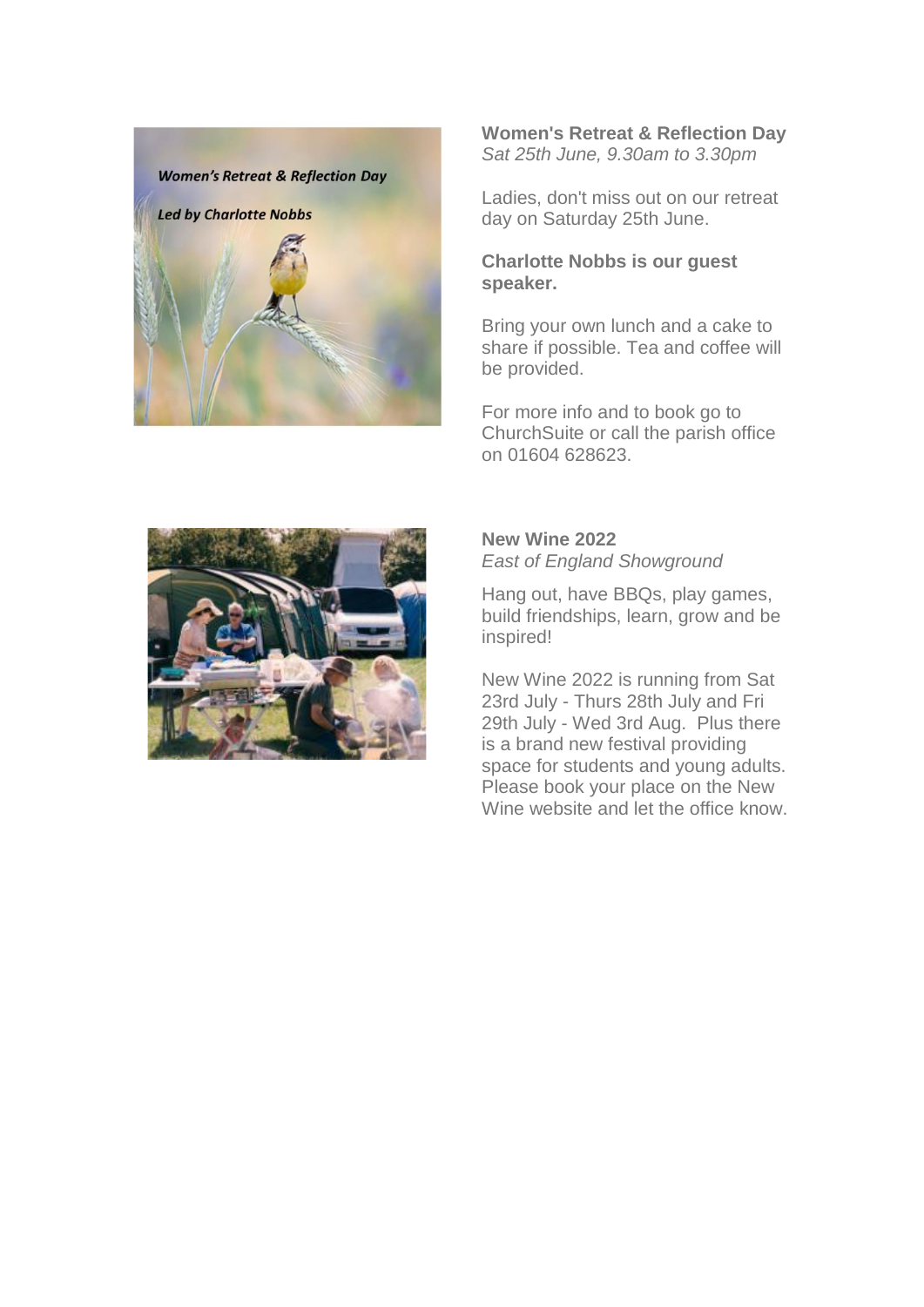

#### **Coming soon at St Giles...**

In addition to our usual giving methods, and in line with many other churches, we will soon be introducing **contactless payment** as an option to giving to St Giles.

Watch this space for more information which will follow over the next few weeks.



#### **Save the date**

**Sunday 3rd July** - Wellbeing **Sunday** 

More information will follow...

**You may be interested in...**

**Northampton Street Pastors** [news letter](https://mcusercontent.com/e45c62b51effcdbbeb9ee180e/files/1e02bf8e-d9c4-1ce2-5158-02f2ceb98d0c/Street_Pastor_News_letter.pdf) - spot the familiar face!

**Andrew Lewer, MP for South Northants,** will be visiting St Giles Church on Thursday 30th June for a 'meet and greet' chat after Holy Communion service. Please feel free to join us.

> **Next Week: Evening Service with Holy Communion** Service 10am: Steve Kelly I Rachel Alexander **Theme**: Holy Spirit - Following where the spirit leads **Reading**: Acts 8: 4-8; 26-40 Service 7pm: Ali Wagner l Rachel Alexander